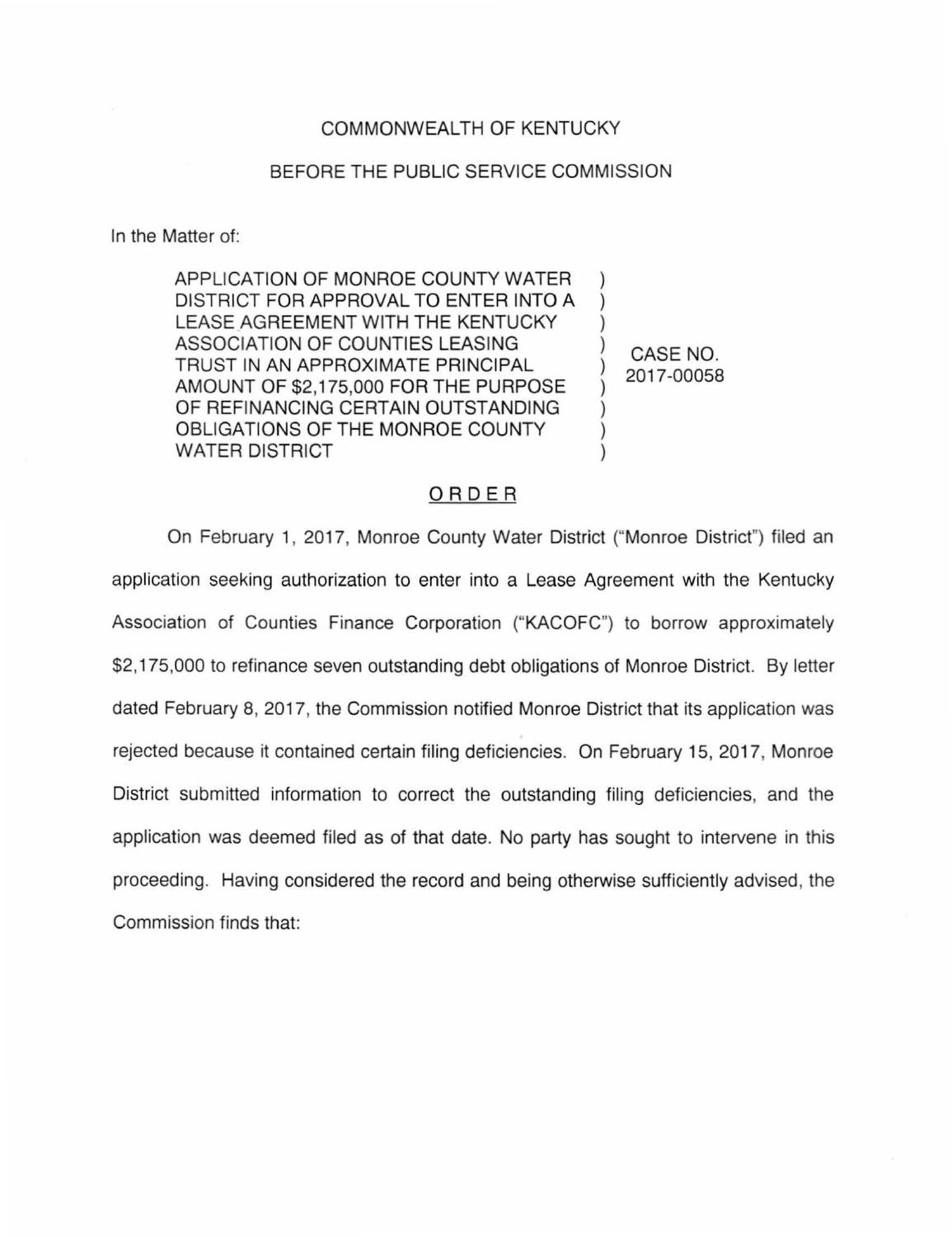1. Monroe District, a water district organized pursuant to KRS Chapter 74, owns and operates facilities that provide retail water service to 3,438 customers in Monroe County, Kentucky.<sup>1</sup>

2. KACOFC is a bond issuing corporation established by parties to an lnterlocal Cooperation Agreement ("lnterlocal Agreement"). KACOFC is managed by the Kentucky Association of Counties, and Monroe District is a party to the lnterlocal Agreement.<sup>2</sup>

3. Monroe District proposes to execute a Lease Agreement with KACOFC to borrow \$2,175,000. The proposed lease will have a 26-year term subject to interest rates that will vary from 2.0 percent to 4.25 percent per annum.<sup>3</sup>

4. Monroe District proposes to use the proceeds from the KACOFC Lease Agreement to fully refund the outstanding Water Revenue Bonds, Series 1978 ("Series 1978");<sup>4</sup> Water Revenue Bonds, Series 1987 ("Series 1987");<sup>5</sup> Water Revenue Bonds, Series 1990 ("Series 1990");<sup>6</sup> Water Revenue Bonds, Series 1992 ("Series 1992");<sup>7</sup>

<sup>&</sup>lt;sup>1</sup> Annual Report of Monroe County Water District to the Public Service Commission of the Commonwealth of Kentucky for the Calendar Year Ended December 31, 2015 at 12 and 53.

<sup>2</sup> Application at 1.

<sup>&</sup>lt;sup>3</sup> Id. Exhibit A, Estimated Debt Service.

<sup>&</sup>lt;sup>4</sup> The case approving this financing predates the Commission's docket system.

<sup>&</sup>lt;sup>5</sup> Case No. 9589, Application of Monroe County Water District of Monroe County, Kentucky, for Approval of Construction and Financing (Ky. PSC May 6, 1994).

<sup>&</sup>lt;sup>6</sup> Case No. 90-125, Application of Monroe County Water District of Monroe County, Kentucky, for an Order Approving Construction Financing and a Certificate of Public Convenience and Necessity (Ky. PSC Jun 13, 1990).

 $7$  Case No. 92-093, Application of Monroe County Water District of Monroe County, Kentucky, for a Certificate of Public Convenience and Necessity to Construct and Finance Pursuant to the Provisions of KRS 278.023 of the Kentucky Revised Statutes (Ky. PSC Mar 24, 1992).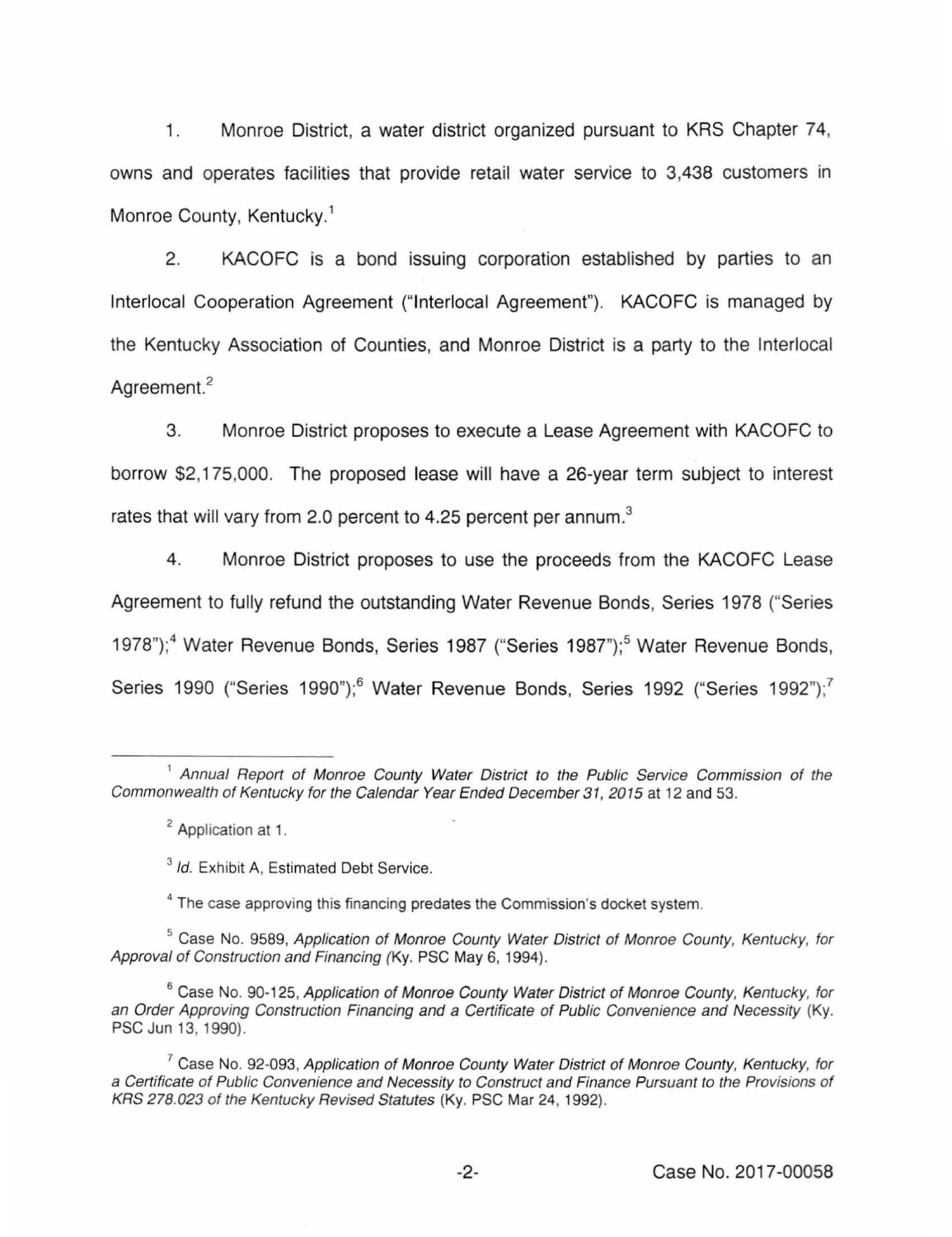Water Revenue Bonds, Series 1994 ("Series 1994");<sup>8</sup> Water Revenue Bonds, Series 1998 ("Series 1998");<sup>9</sup> and Water Revenue Bonds, Series 2003 ("Series 2003")<sup>10</sup> (collectively "Outstanding Revenue Bonds").

5. Approximately \$43,000 of the Series 1978 remains outstanding as of December 31, 2015. The interest rate for these bonds is 5 percent per annum.<sup>11</sup>

6. Approximately \$204,000 of the Series 1987 remains outstanding as of December 31, 2015. The interest rate for these bonds is 5 percent per annum.<sup>12</sup>

7. Approximately \$497,000 of the Series 1990 remains outstanding as of December 31, 2015. The interest rate for these bonds is 5 percent per annum.<sup>13</sup>

8. Approximately \$314,500 of the Series 1992 remains outstanding as of

December 31, 2015. The interest rate for these bonds is 5 percent per annum.<sup>14</sup>

9. Approximately \$392,000 of the Series 1994 remains outstanding as of December 31, 2015. The interest rate for these bonds is 4.5 percent per annum.<sup>15</sup>

- $13$   $\overline{1d}$ .
- $14/d$ .
- $15/d$ .

<sup>&</sup>lt;sup>8</sup> Case No. 94-148, In the Matter of the Application of Monroe County Water District of Monroe County, Kentucky, for a Certificate of Public Convenience and Necessity to Construct and Finance Pursuant to The Provisions of KRS 278.023 (Ky. PSC May 6, 1994}.

<sup>&</sup>lt;sup>9</sup> Case No. 98-258, In the Matter of the Application of Monroe County Water District of Monroe County, Kentucky, for a Certificate of Public Convenience and Necessity to Construct and Finance Pursuant to The Provisions of KRS 278.023 (Ky. PSC May 27, 1998).

<sup>&</sup>lt;sup>10</sup> Case No. 2003-00108, Application of Monroe County Water District of Monroe County, Kentucky, for a Certificate of Public Convenience and Necessity to Construct and Finance Pursuant to KRS 278.023 (Ky. PSC Apr 4, 2003).

<sup>&</sup>lt;sup>11</sup> Application, Exhibit E, Existing Obligations.

 $12/d$ .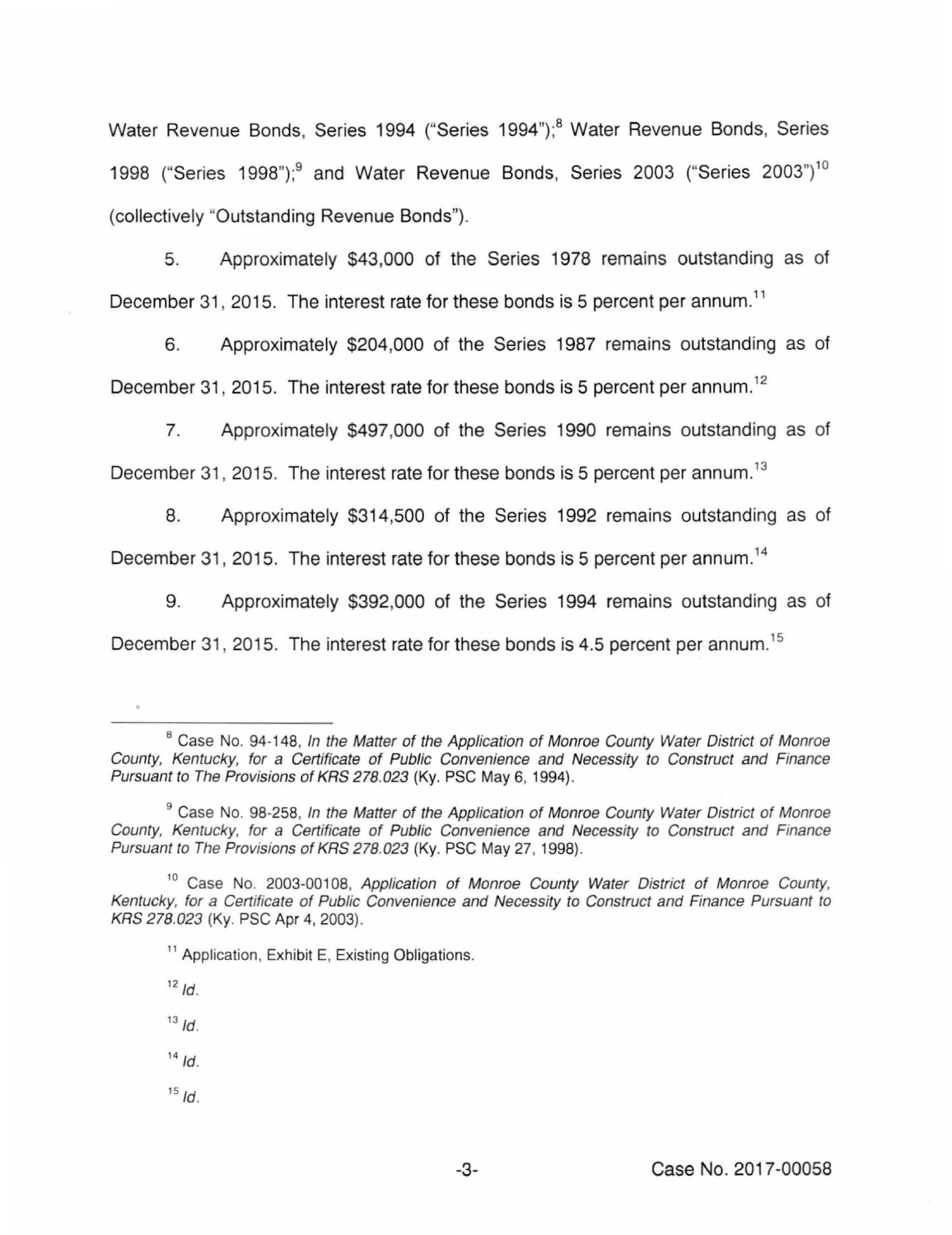10. Approximately \$393,000 of the Series 1998 remains outstanding as of December 31, 2015. The interest rate for these bonds is 4.5 percent per annum.<sup>16</sup>

11. Approximately \$451 ,000 of the Series 2003 remains outstanding as of December 31, 2015. The interest rate for these bonds is 4.5 percent per annum.<sup>17</sup>

12. Monroe District estimates that it will expend \$2,192,438 to refund the Outstanding Revenue Bonds. 18

13. Monroe District estimates that its proposed refinancing of the Outstanding Revenue Bonds will result in total savings of \$112,096, but Monroe District did not provide an estimate of any net present value savings.<sup>19</sup>

14. Monroe District's proposed Lease Agreement is for a lawful object within its corporate purpose, is reasonably necessary, appropriate for and consistent with the proper performance of its service to the public, will not impair Monroe District's ability to perform that service, and is reasonably necessary and appropriate for such purpose.

IT IS THEREFORE ORDERED that:

1. Monroe District is authorized to enter into a Lease Agreement with KACOFC to borrow no more than \$2,175,000 for the purpose of refunding the Outstanding Revenue Bonds, but only under such terms and conditions that will produce both positive gross savings and net present value savings.

 $17/d$ .

 $16/16$ .

<sup>&</sup>lt;sup>18</sup> Id. Exhibit B Sources and Uses. Uses of Funds: \$38,062 (Total Underwriters Discount) +  $$43,450$  (Costs of Issuance) =  $$2,110,107$  (Deposit to Current Refunding Fund) =  $$818$  (Rounding Amount) = \$2,192,438. Sources of Funds: \$2,175,000 (Par Amount of Bonds) + \$17,438 (Reoffering Premium) = \$2,192,438.

<sup>&</sup>lt;sup>19</sup> Id., Exhibit C, Debt Service for Prior Obligations.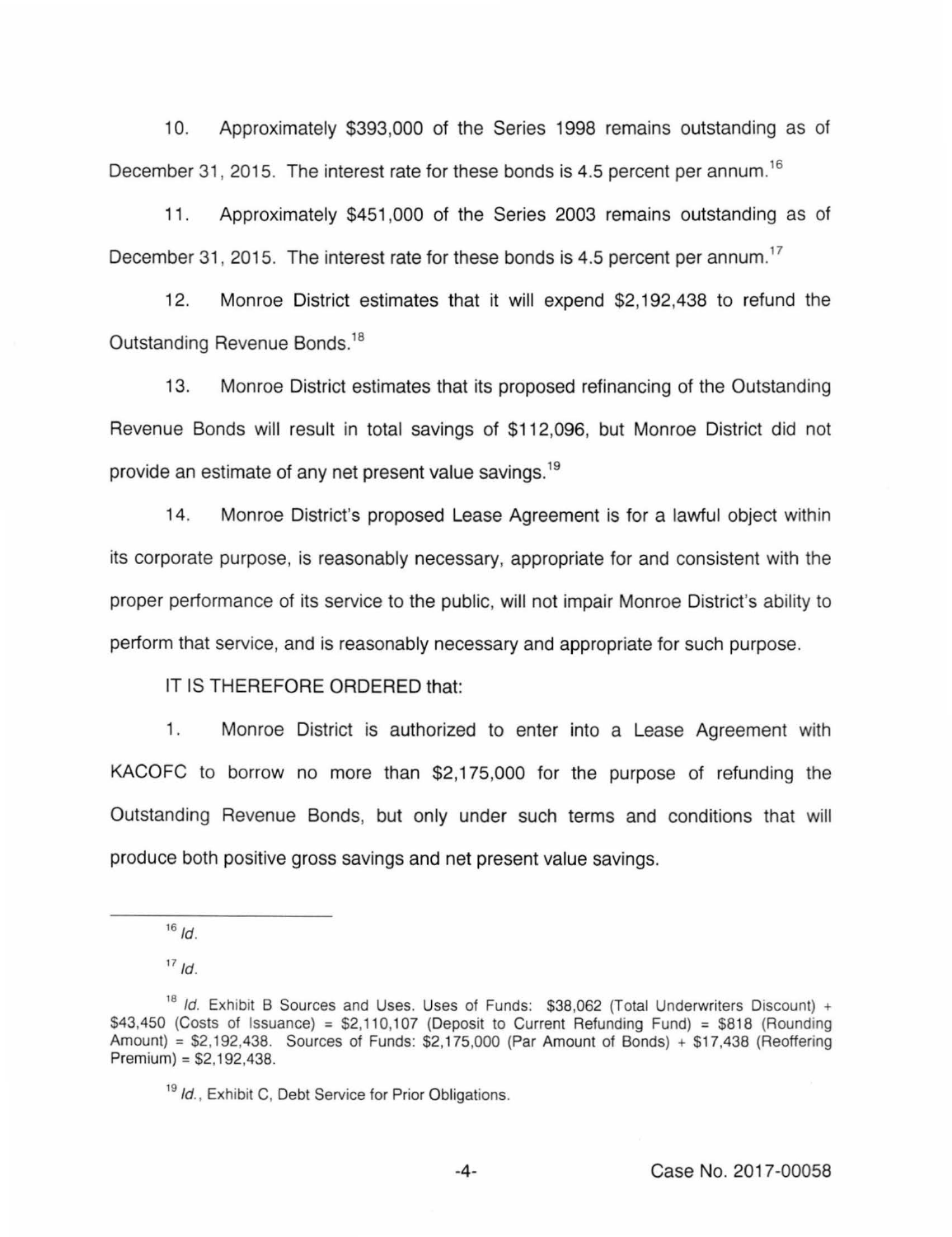2. Monroe District shall request prior Commission authorization if the actual principal amount of the lease is greater than the \$2,175,000 that is authorized herein.

3. Monroe District shall, within 30 days of executing the Lease Agreement, file with the Commission amortization schedules and workpapers showing the actual gross savings and net present value savings that resulted from the refinancing of the Outstanding Revenue Bonds.

4. Within 30 days of executing the proposed Lease Agreement, Monroe District shall file a copy of the executed Lease Agreement and any documents referenced in the executed Lease Agreement that Monroe District has not previously filed with the Commission.

5. The proceeds from the Lease Agreement shall be used only for the lawful purposes specified in Monroe District's application.

6. Any documents filed pursuant to ordering paragraphs 3 and 4 of this Order shall reference the number of this case and shall be retained in the utility's general correspondence file.

Nothing contained herein shall be construed as a finding of value for any purpose or as a warranty on the part of the Commonwealth of Kentucky or any agency thereof as to the securities authorized herein.

-5- Case No. 2017-00058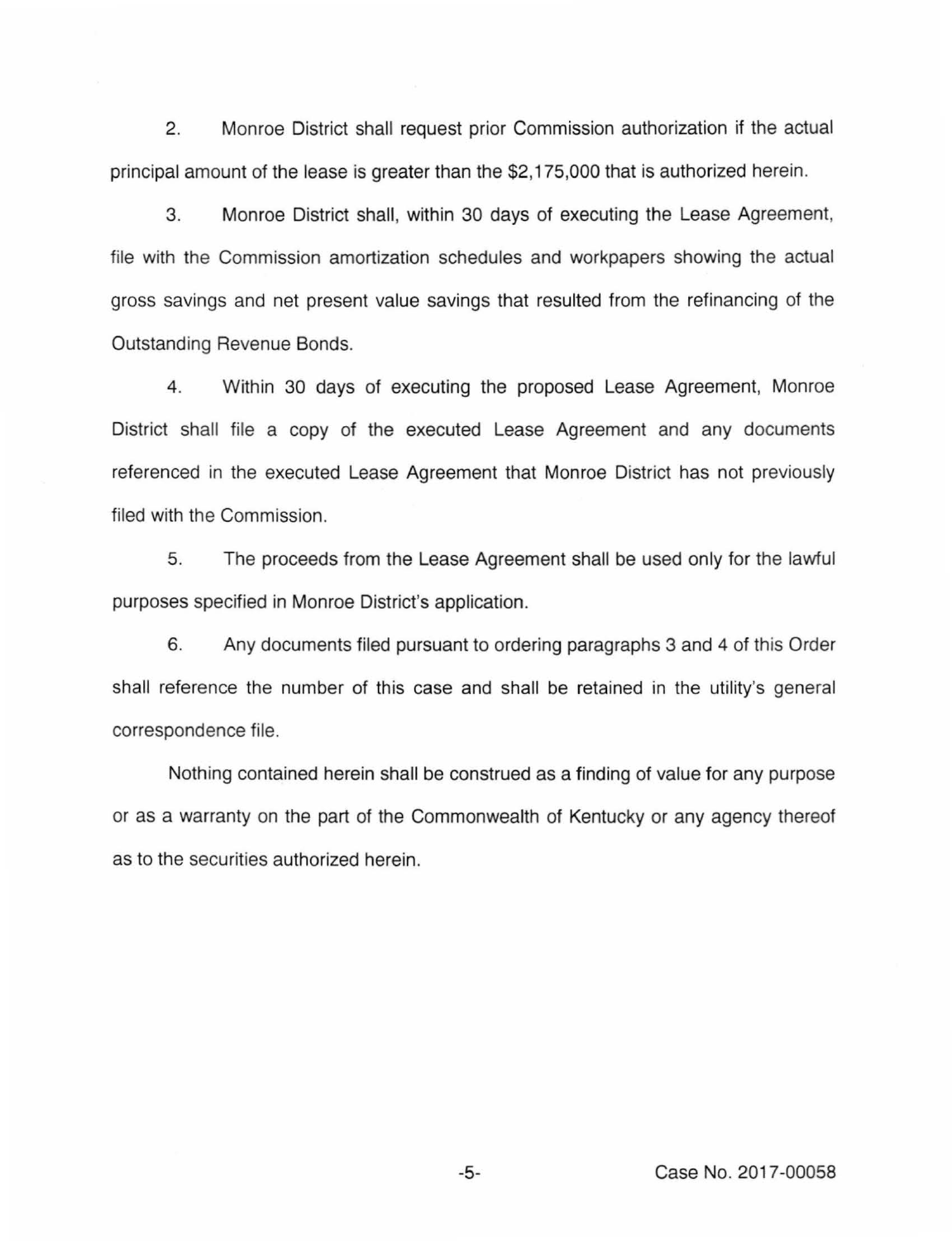By the Commission



ATTEST: ashews ali **Executive Director** 

Case No. 2017-00058